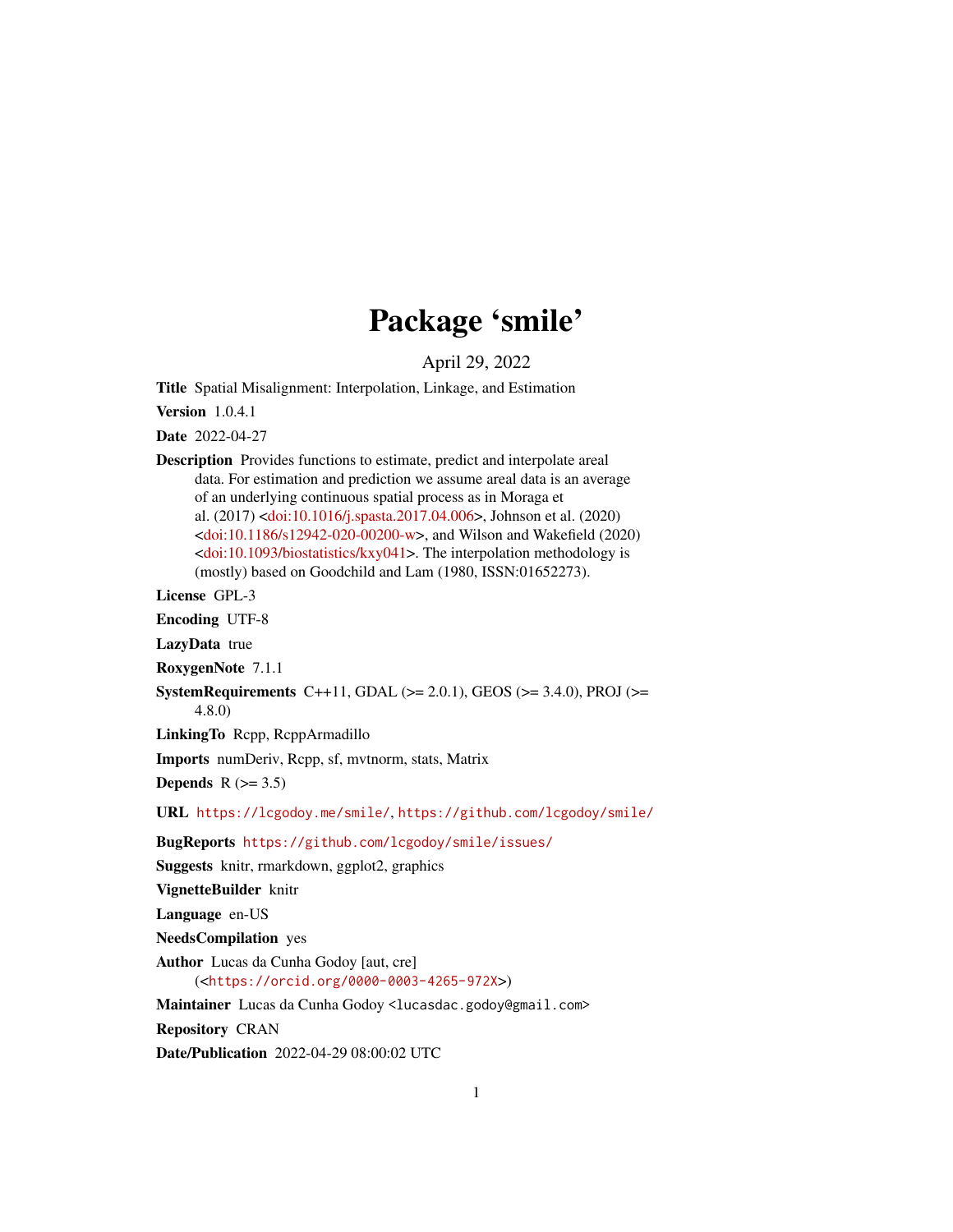## <span id="page-1-0"></span>R topics documented:

| Index |                                                                                                                                                                                                                                                                                                                     | 15 |
|-------|---------------------------------------------------------------------------------------------------------------------------------------------------------------------------------------------------------------------------------------------------------------------------------------------------------------------|----|
|       |                                                                                                                                                                                                                                                                                                                     |    |
|       |                                                                                                                                                                                                                                                                                                                     |    |
|       |                                                                                                                                                                                                                                                                                                                     |    |
|       |                                                                                                                                                                                                                                                                                                                     |    |
|       |                                                                                                                                                                                                                                                                                                                     |    |
|       |                                                                                                                                                                                                                                                                                                                     |    |
|       |                                                                                                                                                                                                                                                                                                                     |    |
|       |                                                                                                                                                                                                                                                                                                                     |    |
|       | $\frac{1}{1}$ $\frac{1}{2}$ $\frac{1}{2}$ $\frac{1}{2}$ $\frac{1}{2}$ $\frac{1}{2}$ $\frac{1}{2}$ $\frac{1}{2}$ $\frac{1}{2}$ $\frac{1}{2}$ $\frac{1}{2}$ $\frac{1}{2}$ $\frac{1}{2}$ $\frac{1}{2}$ $\frac{1}{2}$ $\frac{1}{2}$ $\frac{1}{2}$ $\frac{1}{2}$ $\frac{1}{2}$ $\frac{1}{2}$ $\frac{1}{2}$ $\frac{1}{2}$ |    |
|       |                                                                                                                                                                                                                                                                                                                     |    |
|       |                                                                                                                                                                                                                                                                                                                     |    |
|       |                                                                                                                                                                                                                                                                                                                     |    |
|       |                                                                                                                                                                                                                                                                                                                     |    |

AI *Areal Interpolation*

#### Description

This function estimates variables observed at a "source" region into a "target" region. "Source" and "target" regions represent two different ways to divide a city, for example. For more details, see <https://lcgodoy.me/smile/articles/sai.html>.

#### Usage

```
ai(source, target, vars)
```
ai\_var(source, target, vars, vars\_var, sc\_vars = FALSE, var\_method = "CS")

#### Arguments

| source     | a sf object - source spatial data.                                                                                                                                      |
|------------|-------------------------------------------------------------------------------------------------------------------------------------------------------------------------|
| target     | a sf object - target spatial data.                                                                                                                                      |
| vars       | a character representing the variables (observed at the source) to be estimated<br>at the target data.                                                                  |
| vars_var   | a scalar of type character representing the name of the variable in the source<br>dataset that stores the variances of the variable to be estimated at the target data. |
| sc_vars    | boolean indicating whether vars should be scaled by its observed variance (if<br>available).                                                                            |
| var_method | a character representing the method to approximate the variance of the AI<br>estimates. Possible values are "CS" (Cauchy-Schwartz) or "MI" (Moran's I).                 |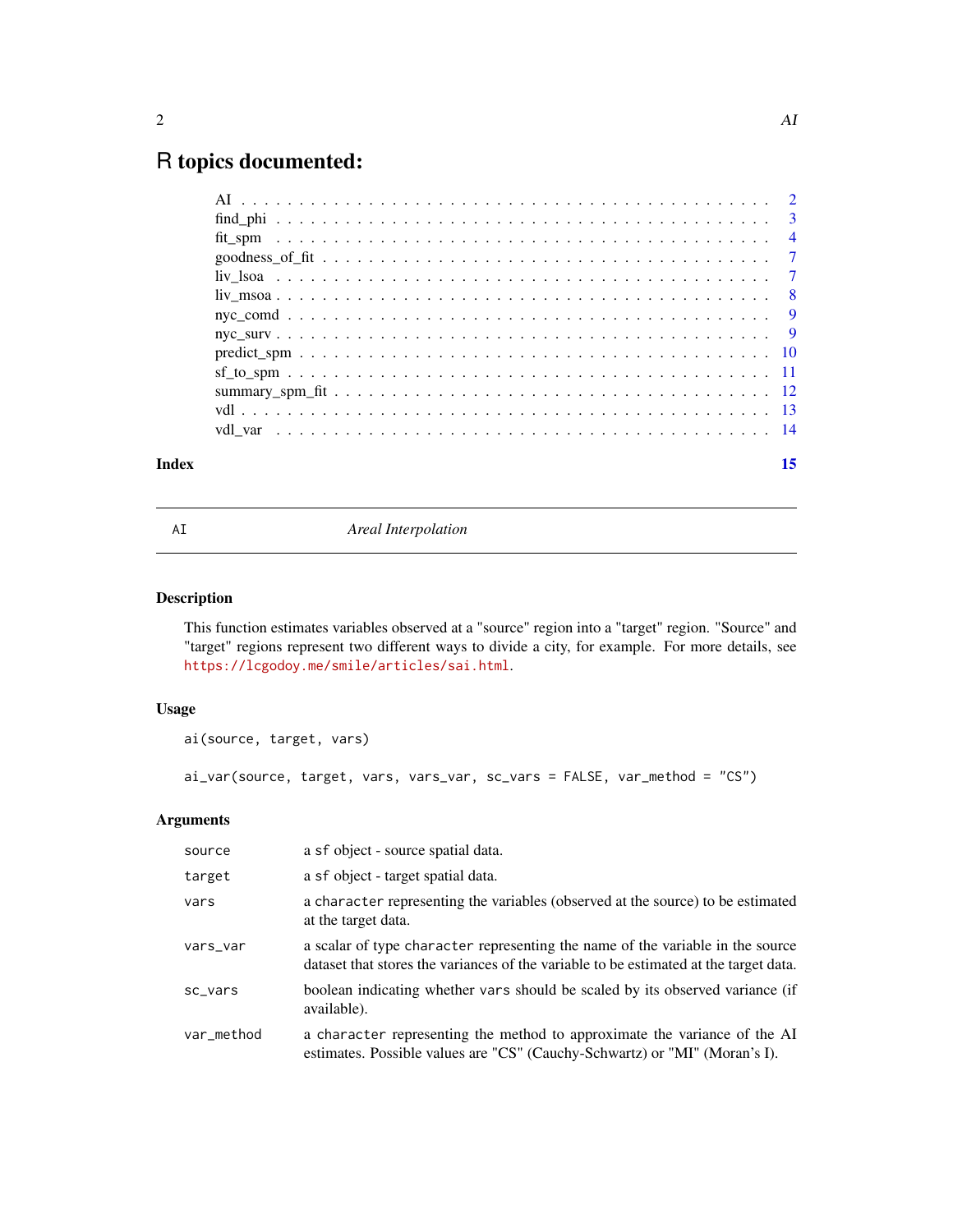#### <span id="page-2-0"></span>find\_phi 3

#### Value

the target (of type sf) with estimates of the variables observed at the source data.

#### Examples

```
data(nyc_surv)
data(nyc_comd)
## creating variables that store the variance for each area
## this is done to exemplify the functionality of the package
nyc_surv <- transform(nyc_surv,
                      my\_var = moe / qnorm(p = .975)nyc_surv <- transform(nyc_surv, my_var = my_var * my_var)
## Not run:
## areal interpolation
estimate_comd <-
   ai(source = nyc_surv, target = nyc_comd,
      vars = "estimate")
## areal interpolation with uncertainty estimation
estimate_comd <-
   ai_var(source = nyc_surv, target = nyc_comd,
          vars = "estimate", vars_var = "my_var",
          var_method = "MI")
```

```
## End(Not run)
```
find\_phi *Find phi parameter for the Exponential spatial auto-correlation function*

#### Description

Function designed to find the phi paramter such that the correlation between points wihtin a given distance d is at most a given value.

#### Usage

```
find_phi(
  d,
  nu,
  kappa,
 mu2,
  family = "matern",
  range = c(1e-04, 1000),
  cut = 0.05)
```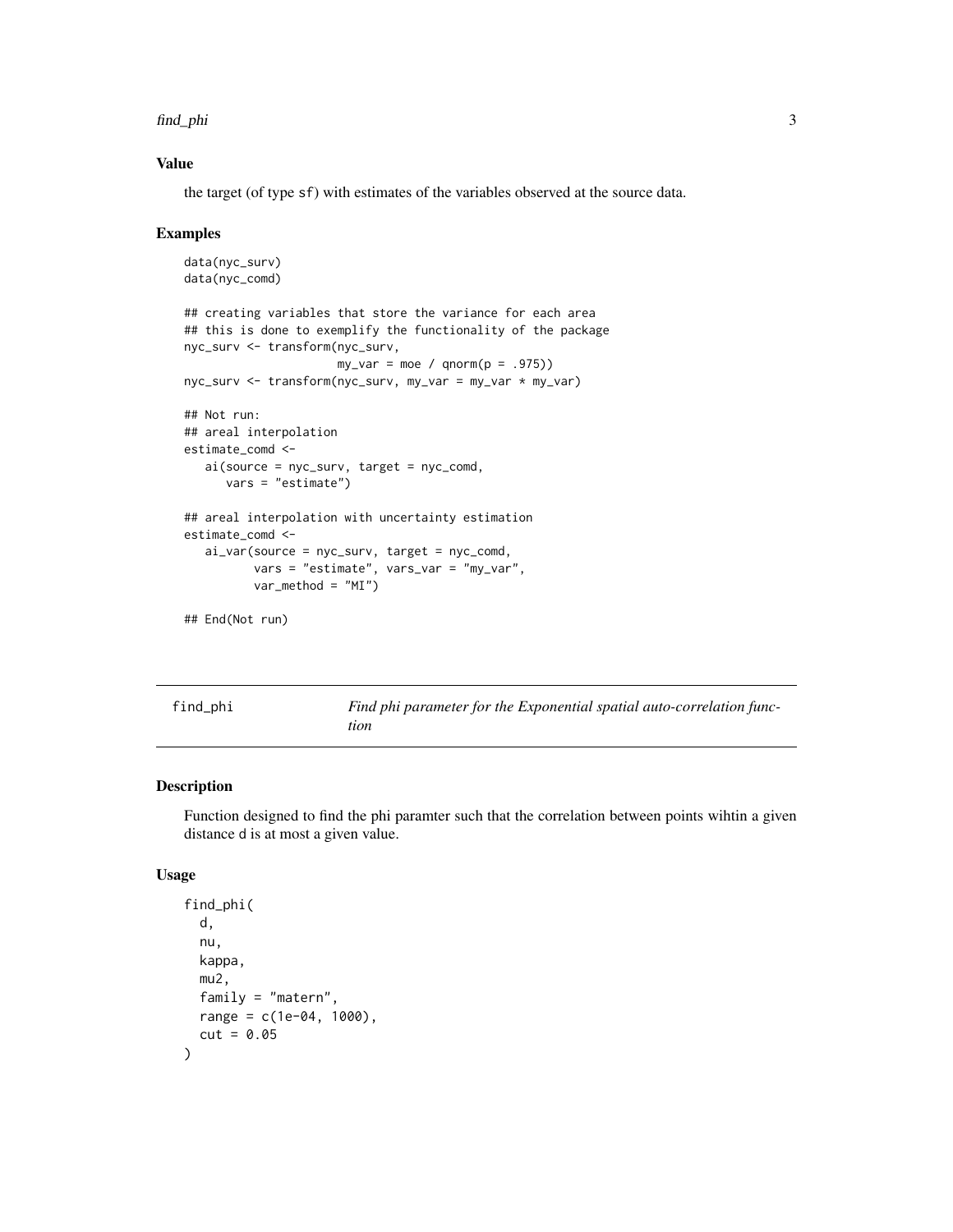#### <span id="page-3-0"></span>Arguments

| d      | maximum distance for spatial dependence equal to cut.                                                 |
|--------|-------------------------------------------------------------------------------------------------------|
| nu     | smoothness parameter associated with the Matern cov. function.                                        |
| kappa  | one of the smoothness parameters associated with the Generalized Wendland<br>covariance function      |
| mu2    | one of the smoothness parameters associated with the Generalized Wendland<br>covariance function      |
| family | covariance function family, the options are c ("matern", "gw", "cs", "spher",<br>"pexp", "gaussian"). |
| range  | Minimum and maximum distance to be considered. The default is range =<br>$c(1e-04, 1000).$            |
| cut    | desired spatial correlation at a distance $d$ , the default is $cut = .05$ .                          |

#### Value

a numeric value indicating the range parameter such that the spatial correlation between two points at distance d is cut.

<span id="page-3-1"></span>fit\_spm *Fitting an underlying continuous process to areal data*

#### Description

Fitting an underlying continuous process to areal data

#### Usage

```
fit\_spm(x, \ldots)## S3 method for class 'spm'
fit_spm(
  x,
 model,
 theta_st,
 nu = NULL,tr = NULL,kappa = 1,
  mu2 = 1.5,
  apply_exp = FALSE,
  opt_method = "Nelder-Mead",
  control = list(),
  comp_hess = TRUE,
  ...
)
```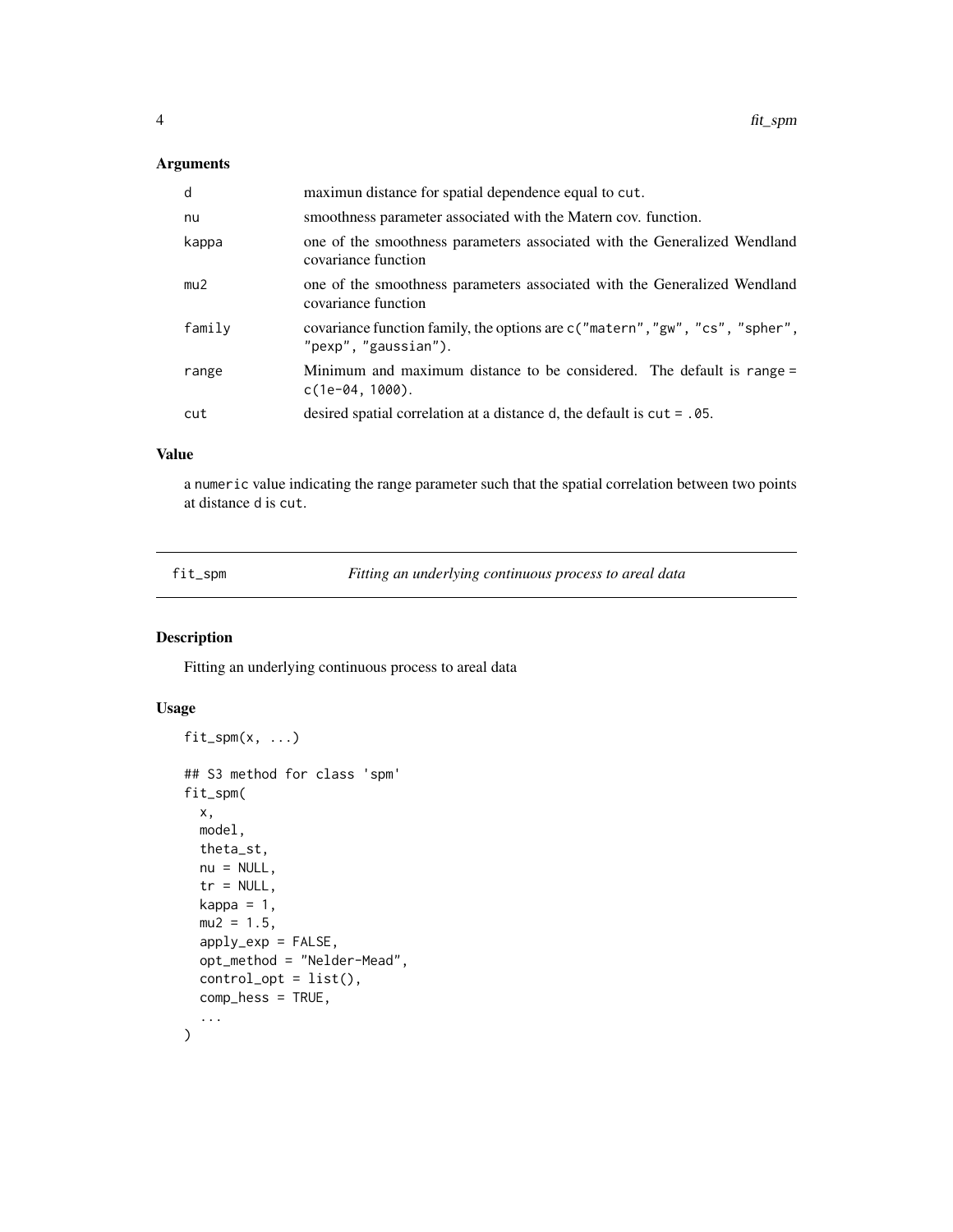#### fit\_spm 5

```
fit_spm2(
  x,
  model,
  nu,
  tr,
  kappa = 1,mu2 = 1.5,
  comp\_hess = TRUE,phi_min,
  phi_max,
  nphi = 10
\mathcal{L}
```
### Arguments

| x           | an object of type spm. Note that, the dimension of the ta_st depends on the 2<br>factors. 1) the number of variables being analyzed, and 2) if the input is a spm<br>object.                                                                                                                                                                                                                                                                                                                                                |
|-------------|-----------------------------------------------------------------------------------------------------------------------------------------------------------------------------------------------------------------------------------------------------------------------------------------------------------------------------------------------------------------------------------------------------------------------------------------------------------------------------------------------------------------------------|
| $\cdots$    | additionnal parameters, either passed to optim.                                                                                                                                                                                                                                                                                                                                                                                                                                                                             |
| model       | a character scalar indicating the family of the covariance function to be used.<br>The options are c("matern", "pexp", "gaussian", "spherical", "gw").                                                                                                                                                                                                                                                                                                                                                                      |
| theta_st    | a numeric (named) vector containing the initial parameters.                                                                                                                                                                                                                                                                                                                                                                                                                                                                 |
| nu          | a numeric value indicating either the $\nu$ paramater from the Matern covariance<br>function (controlling the process differentiability), or the "pexp" for the Powered<br>Exponential family. If the model chosen by the user is Matern and nu is not<br>informed, it is automatically set to .5. On the other hand, if the user choses the<br>Powered Exponential family and do not inform nu, then it is set to 1. In both<br>cases, the covariance function becomes the so covalled exponential covariance<br>function. |
| tr          | tapper range                                                                                                                                                                                                                                                                                                                                                                                                                                                                                                                |
| kappa       | $\kappa \in \{0, \ldots, 3\}$ parameter for the GW cov function.                                                                                                                                                                                                                                                                                                                                                                                                                                                            |
| mu2         | the smoothness parameter $\mu$ for the GW function.                                                                                                                                                                                                                                                                                                                                                                                                                                                                         |
| apply_exp   | a logical scalar indicating wheter the parameters that cannot assume negative<br>values should be exponentiate or not.                                                                                                                                                                                                                                                                                                                                                                                                      |
| opt_method  | a character scalar indicating the optimization algorithm to be used. For details,<br>see optim.                                                                                                                                                                                                                                                                                                                                                                                                                             |
| control_opt | a named list containing the control arguments for the optimization algorithm<br>to be used. For details, see optim.                                                                                                                                                                                                                                                                                                                                                                                                         |
| comp_hess   | a boolean indicating whether the Hessian matrix should be computed.                                                                                                                                                                                                                                                                                                                                                                                                                                                         |
| phi_min     | a numeric scalar representing the minimum $phi$ value to look for.                                                                                                                                                                                                                                                                                                                                                                                                                                                          |
| phi_max     | a numeric scalar representing the maximum $phi$ value to look for.                                                                                                                                                                                                                                                                                                                                                                                                                                                          |
| nphi        | a numeric scalar indicating the number of values to compute a grid-search over<br>phi.                                                                                                                                                                                                                                                                                                                                                                                                                                      |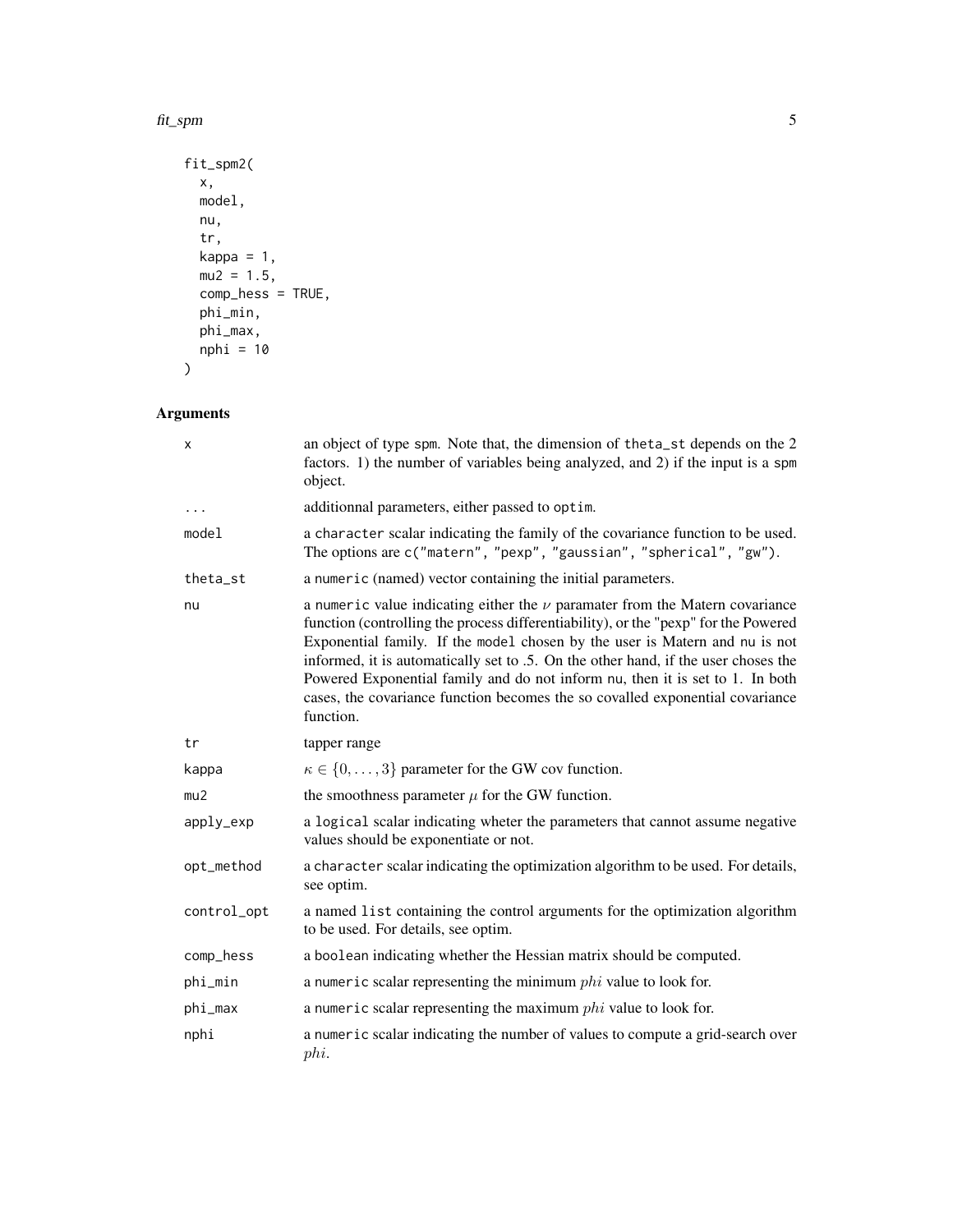#### Details

This function uses the optim function optimization algorithms to find the Maximum Likelihood estimators, and their standard errors, from a model adapted from. The function allows the user to input the control parameters from the optim function through the argument control\_opt, which is a named list. Additionally, the one can input lower and upper boundaries for the optimization problem, as well as the preferred optimization algorithm (as long as it is available for optim). The preferred algorithm is selected by the argument opt\_method. In addition to the control of the optimization, the user can select a covariance function among the following: Matern, Exponential, Powered Exponential, Gaussian, and Spherical. The parameter apply\_exp is a logical scalar such that, if set to TRUE, the exp function is applied to the nonnegative parameters, allowing the optimization algorithm to search for all the parameters over the real numbers.

```
The model assumes \deqn{Y(\mathbf{s}) = \mu + S(\mathbf{s})} at the
point level. Where \eqn{S ~ GP(0, \sigma^2 C(\lVert \mathbf{s} -
    \mathbf{s}_2 \rVert; \theta))}. Further, the observed data is supposed
to be \eqn{Y(B) = \lvert B \rvert^{-1} \int_{B} Y(\mathbf{s}) \,
   \textrm{d} \mathbf{s}}.
```
#### Value

a spm\_fit object containing the information about the estimation of the model parameters.

#### Examples

```
data(liv_lsoa) ## loading the LSOA data
msoa_spm <- sf_to_spm(sf_obj = liv_msoa, n_pts = 500,
                      type = "regular", by_polygon = FALSE,
                      poly_ids = "msoa11cd",
                      var_ids = "leb_est")
## fitting model
theta_st_msoa <- c("phi" = 1) # initial value for the range parameter
fit msoa \leq-
   fit\_spm(x = msoa\_spm,theta_st = theta_st_msoa,
          model = "matern",
           nu = .5,apply\_exp = TRUE,
           opt_method = "L-BFGS-B",
           control = list(maxit = 500)AIC(fit_msoa)
summary_spm_fit(fit_msoa, sig = .05)
```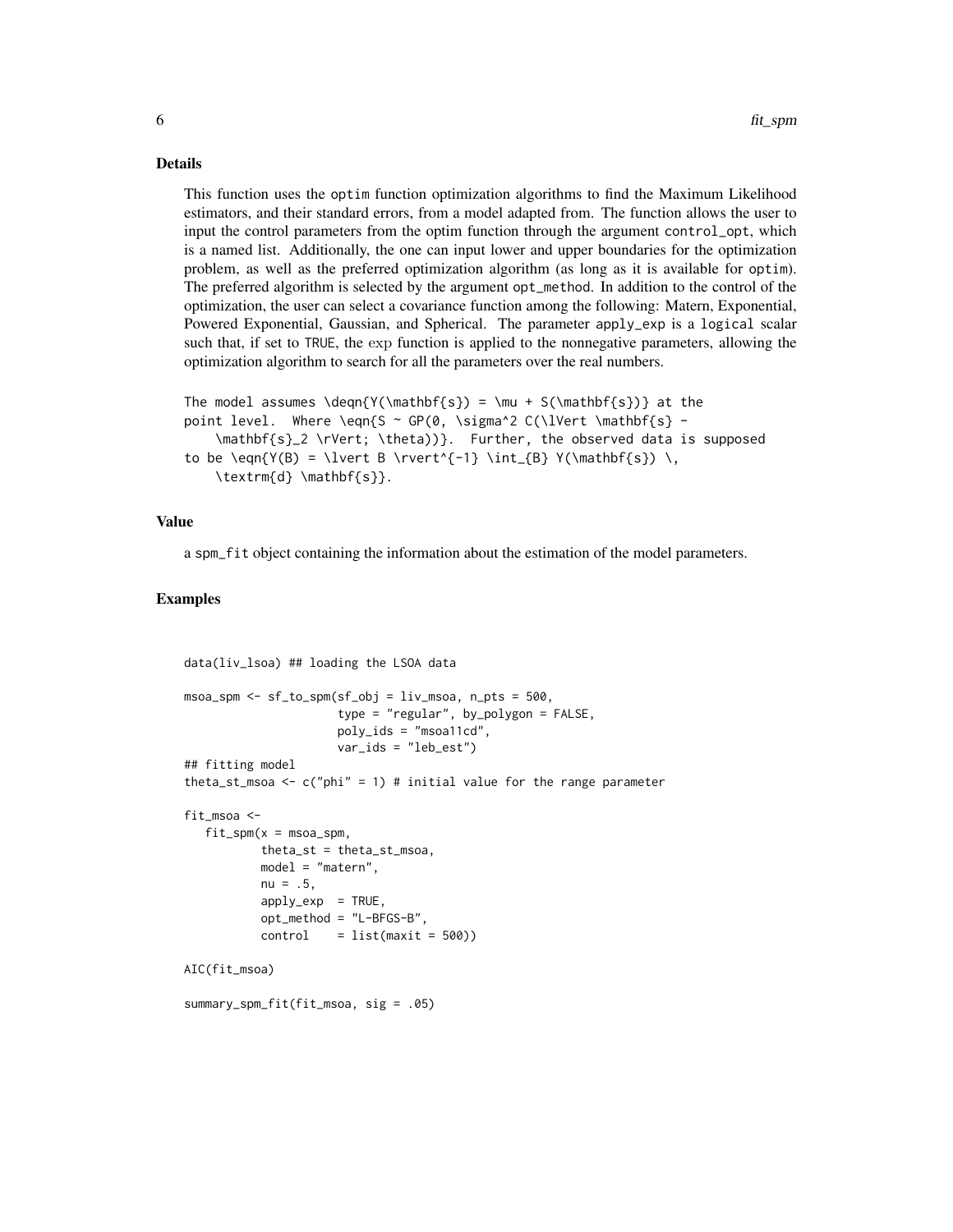<span id="page-6-0"></span>goodness\_of\_fit *Akaike's (and Bayesian) An Information Criterion for* spm\_fit *objects.*

#### Description

Akaike's (and Bayesian) An Information Criterion for spm\_fit objects.

#### Usage

```
## S3 method for class 'spm_fit'
AIC(object, \dots, k = 2)
## S3 method for class 'spm_fit'
BIC(object, ...)
```
#### Arguments

| object    | a spm_fit object.                                                                                                                        |
|-----------|------------------------------------------------------------------------------------------------------------------------------------------|
| $\ddotsc$ | optionally more fitted model objects.                                                                                                    |
| k         | numeric, the <i>penalty</i> per parameter to be used; the default $k = 2$ is the classical<br>AIC. (for compatibility with $stats::AIC.$ |

#### Value

a numeric scalar corresponding to the goodness of fit measure.

liv\_lsoa *Liverpool Lower Super Output Area.*

#### Description

A dataset containing containing the LSOA's for Liverpool along with estimates for Index of Multiple Deprivation. Data taken from [Johnson et al. 2020](https://ij-healthgeographics.biomedcentral.com/articles/10.1186/s12942-020-00200-w)

#### Usage

liv\_lsoa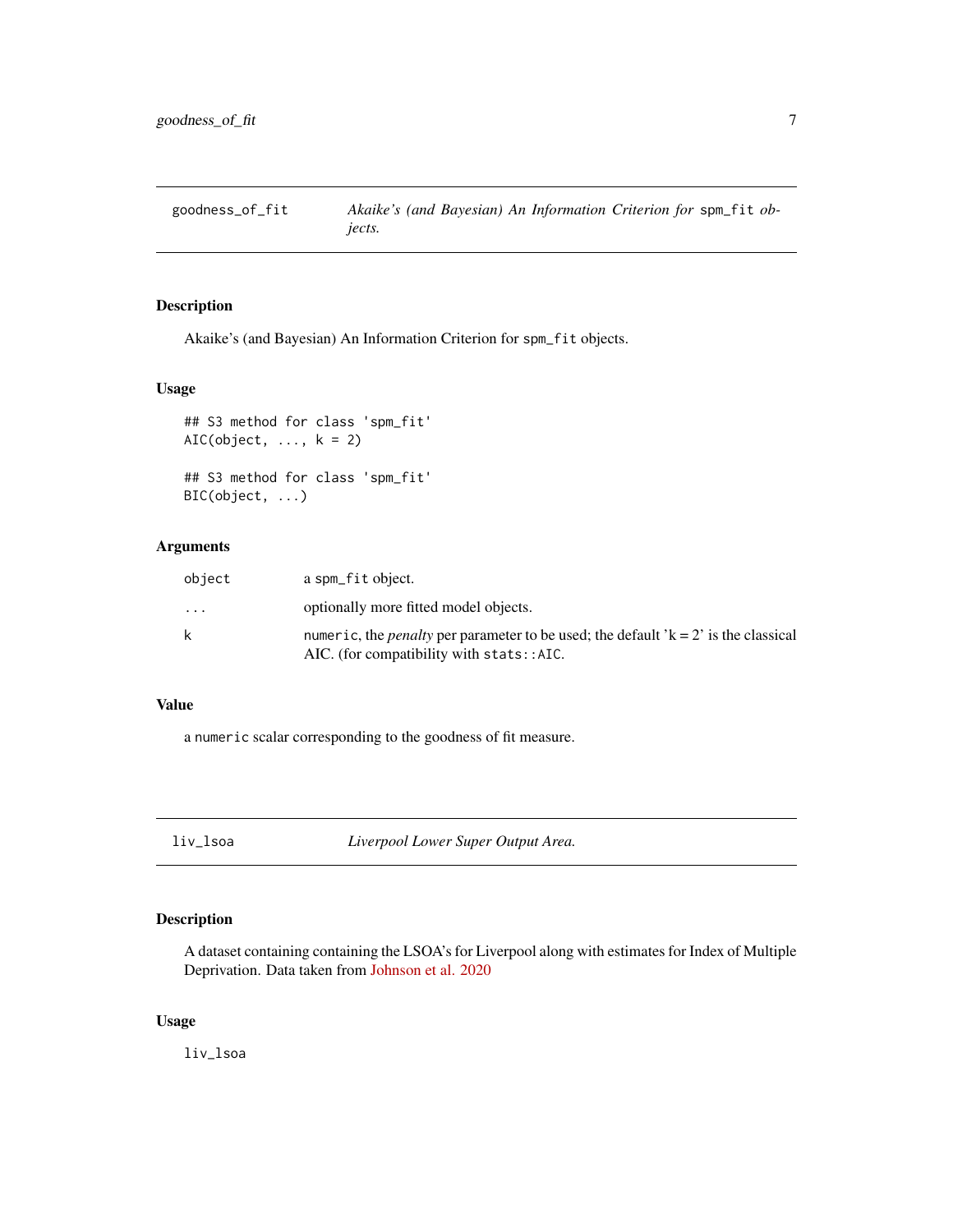8 liv\_msoa

#### Format

A sf data frame with 298 rows and 6 variables:

lsoa11cd LSOA code lsoa11cd LSOA name male Male population female Female population imdscore Index of Multiple Deprivation area LMSOA area, in  $km<sup>2</sup>$ 

#### Details

The data was projected to EPSG 27700 and units changed to km

#### Source

<https://ij-healthgeographics.biomedcentral.com/articles/10.1186/s12942-020-00200-w>

liv\_msoa *Liverpool Middle Super Output Area.*

#### Description

A dataset containing containing the MSOA's for Liverpool along with estimates for Life Expectancy at Birth. Data taken from [Johnson et al. 2020](https://ij-healthgeographics.biomedcentral.com/articles/10.1186/s12942-020-00200-w)

#### Usage

liv\_msoa

#### Format

A sf data frame with 61 rows and 4 variables:

msoa11cd MSOA code

msoa11cd MSOA name

lev\_est Estimated life expectancy at birth, in years

area MSOA area, in  $km<sup>2</sup>$ 

#### Details

The data was projected to EPSG 27700 and units changed to km

#### Source

<https://ij-healthgeographics.biomedcentral.com/articles/10.1186/s12942-020-00200-w>

<span id="page-7-0"></span>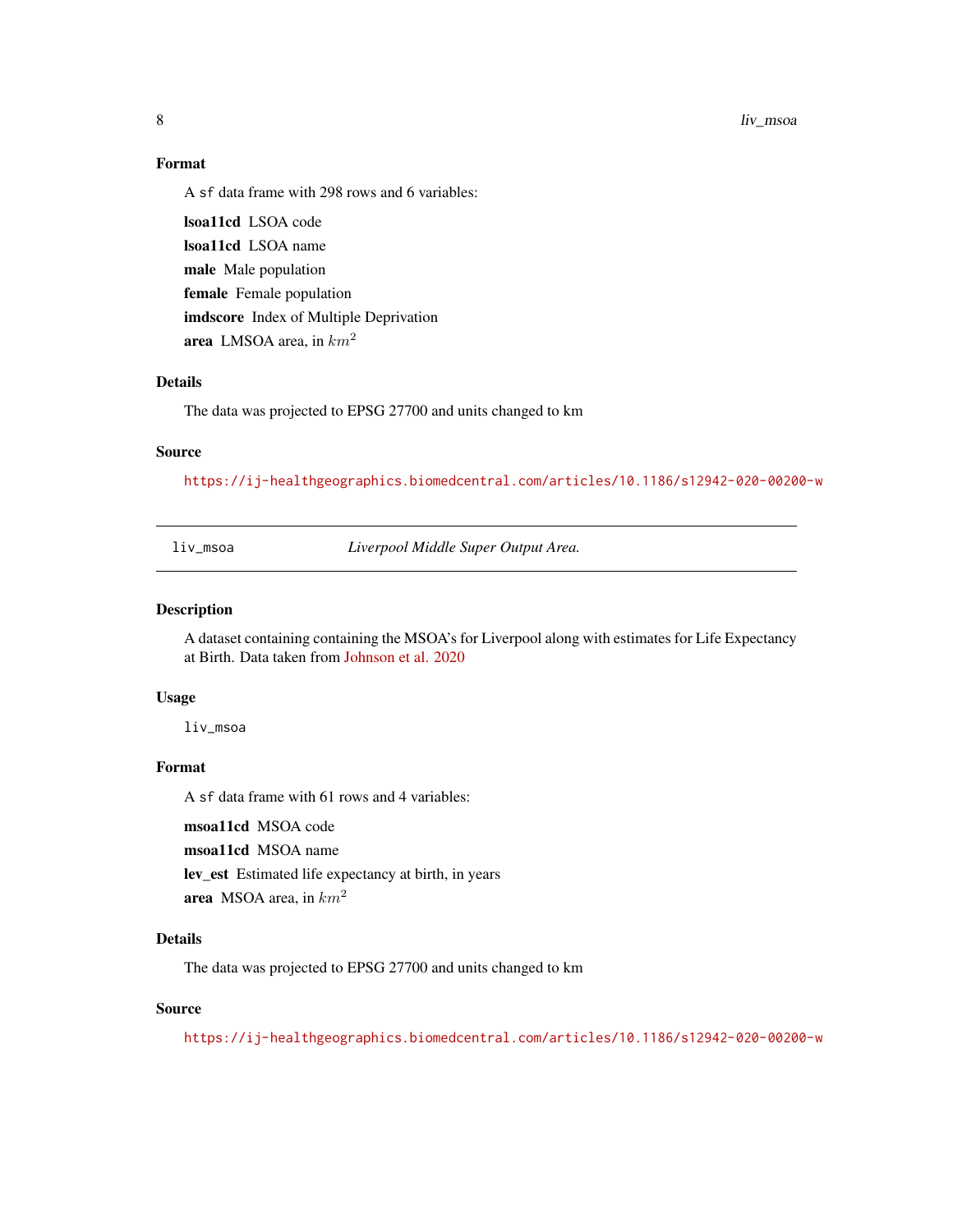<span id="page-8-0"></span>

#### Description

A dataset containing containing the CD's for New York City.

#### Usage

nyc\_comd

#### Format

A sf data frame with 71 rows and 3 variables:

boro\_cd unique identifier

shape\_area Shape Area

shape\_length Shape Length

est median income estimated using areal interpolation

se\_est standard error associated with the estimates

#### Details

The data is project using EPSG 4326.

nyc\_surv *New York City survey data.*

#### Description

A dataset containing containing the census tracts for New York City along with estimates for median income and a margin of error for this estimates.

#### Usage

nyc\_surv

#### Format

A sf data frame with 2128 rows and 5 variables:

GEOID unique identifier

NAME census tract name

variable variable estimated

estimate median income estimate

moe median income estimate margin of error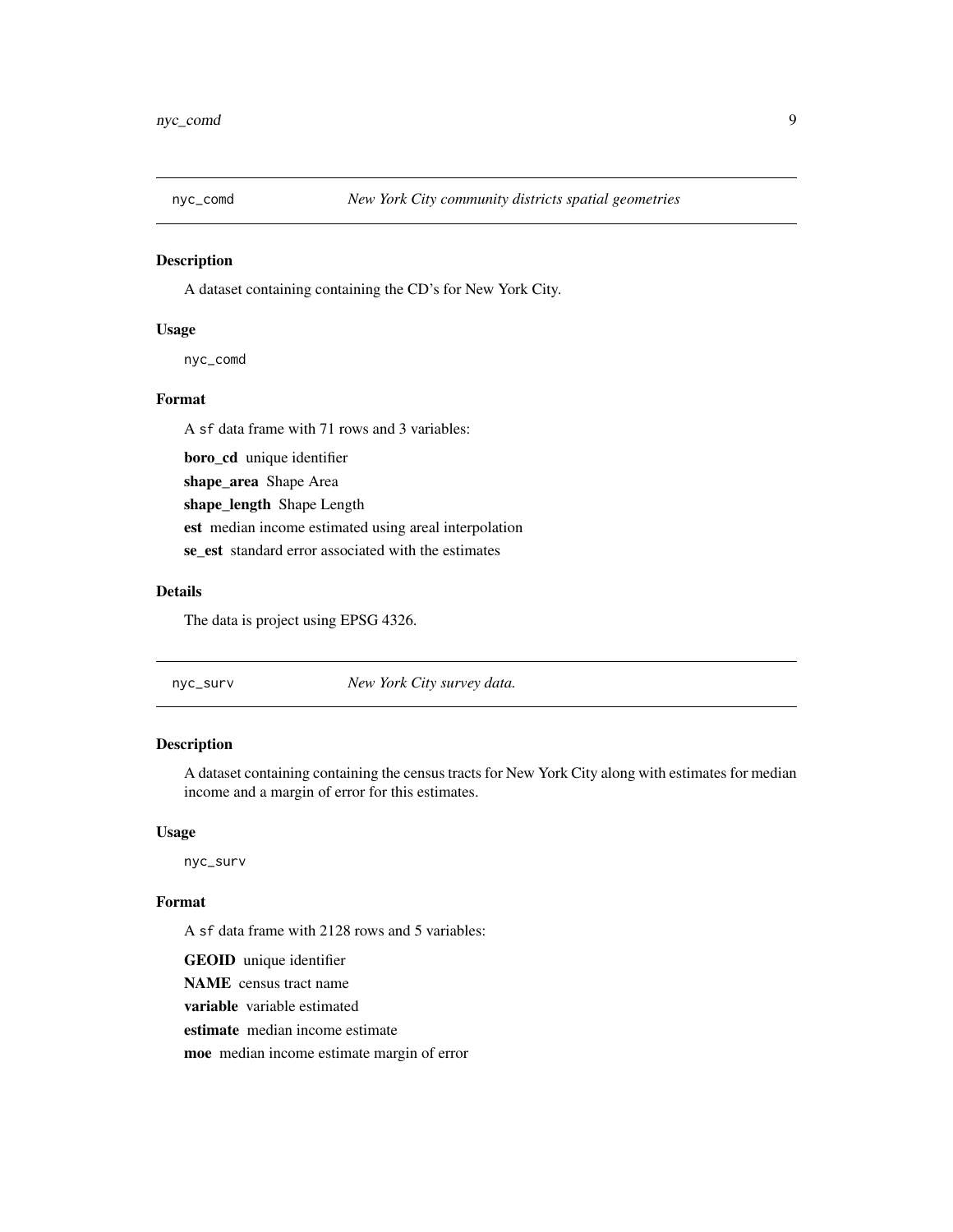#### <span id="page-9-0"></span>Details

The data is project using EPSG 4326.

predict\_spm *Prediction over the same or a different set of regions (or points).*

#### Description

Realizes predictions that can be useful when researchers are interested in predict a variable observed in one political division of a city (or state) on another division of the same region.

#### Usage

```
predict_spm(x, ...)
## S3 method for class 'spm_fit'
predict_spm(x, .aggregate = TRUE, ...)
## S3 method for class 'sf'
predict_spm(x, spm_obj, n_pts, type, outer_poly = NULL, id_var, ...)
```
#### Arguments

| $\mathsf{x}$ | a sf object such that its geometris are either points or polygons.                                                                                                                                                                                                                                        |
|--------------|-----------------------------------------------------------------------------------------------------------------------------------------------------------------------------------------------------------------------------------------------------------------------------------------------------------|
| .            | additional parameters                                                                                                                                                                                                                                                                                     |
| .aggregate   | logical. Should the predictions be aggregated? In case the input is only a "fit"<br>object, the aggregation is made over the polygons on which the original data<br>was observed. In case the input x is composed by sf POLYGONS, the aggregation<br>is made over this new partition of the study region. |
| spm_obj      | an object of either class spm_fit or mspm_fit                                                                                                                                                                                                                                                             |
| $n_{pl}$     | a numeric scalar standing for number of points to form a grid over the whole<br>region to make the predictions                                                                                                                                                                                            |
| type         | character type of grid to be generated. See st_sample in the package sf.                                                                                                                                                                                                                                  |
| outer_poly   | (object) sf geometry storing the "outer map" we want to compute the predic-<br>tions in.                                                                                                                                                                                                                  |
| id_var       | if x is a set of POLYGONS (areal data) instead of a set of points, the $id_{var}$ is the<br>name (or index) of the unique identifier associated to each polygon.                                                                                                                                          |

#### Value

a list of size 4 belonging to the class spm\_pred. This list contains the predicted values and the mean and covariance matrix associated with the conditional distribution used to compute the predictions.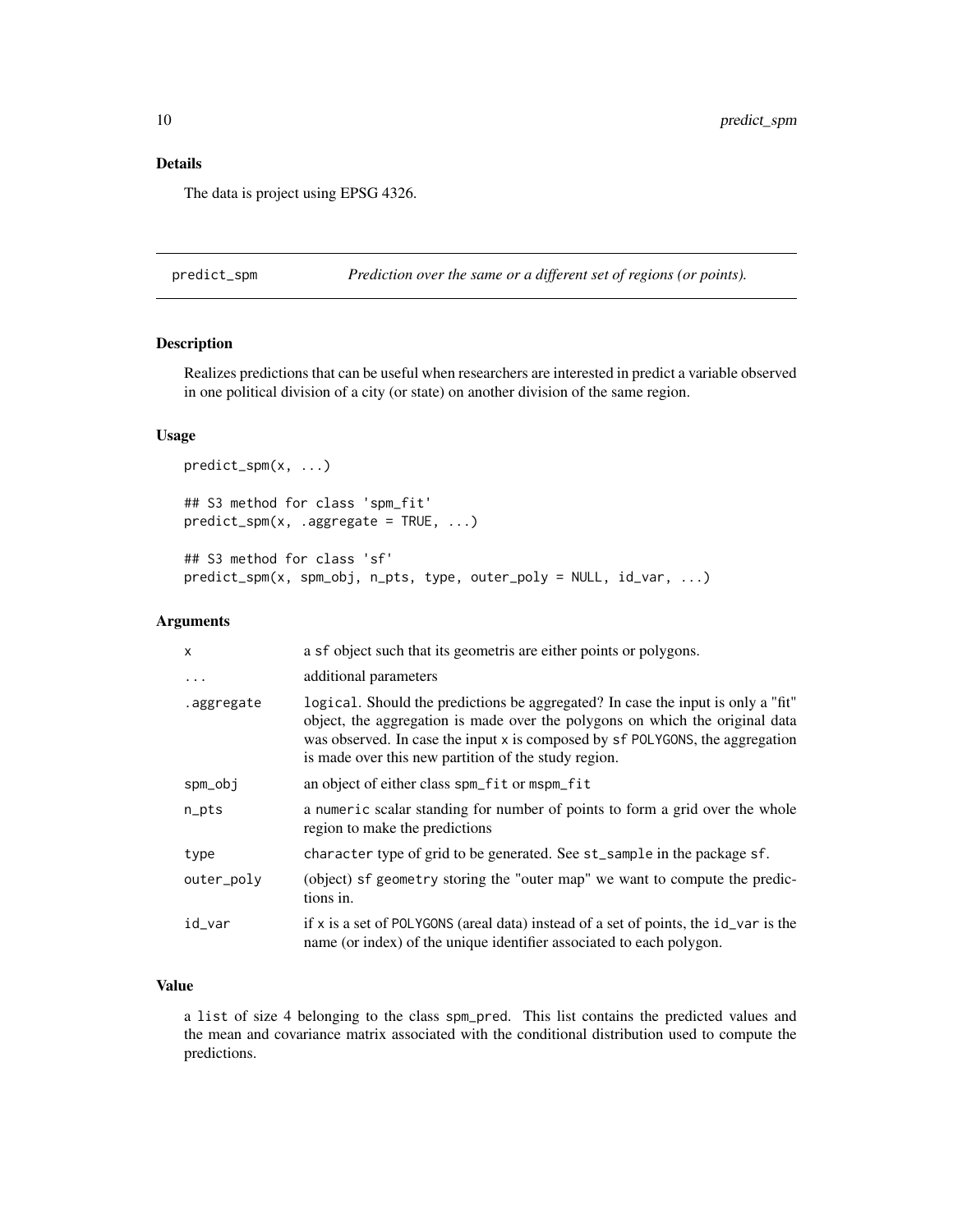#### <span id="page-10-0"></span>sf\_to\_spm 11

#### Examples

```
data(liv_lsoa) ## loading the LSOA data
data(liv_msoa) ## loading the MSOA data
msoa_spm <- sf_to_spm(sf_obj = liv_msoa, n_pts = 500,
                     type = "regular", by_polygon = FALSE,
                     poly_ids = "msoa11cd",
                     var_ids = "leb_est")
## fitting model
theta_st_msoa <- c("phi" = 1) # initial value for the range parameter
fit_msoa <-
  fit\_spm(x = msoa\_spm,theta_st = theta_st_msoa,
          model = "matern",
          nu = .5,
           apply\_exp = TRUE,
          opt_method = "L-BFGS-B",
          control = list(maxit = 500)pred_lsoa <- predict_spm(x = liv_lsoa, spm_obj = fit_msoa, id_var = "lsoa11cd")
```
sf\_to\_spm *single* sf *to* spm

#### Description

Transforming a sf into a spm object (Internal use)

#### Usage

```
single_sf_to_spm(
  sf_obj,
 n_pts,
  type = "regular",
 by_polygon = FALSE,
  poly_ids = NULL,
  var\_ids = NULL,trunc_d = NULL\lambdasf_to_spm(
  sf_obj,
  n_pts,
  type = "regular",
  by_polygon = FALSE,
```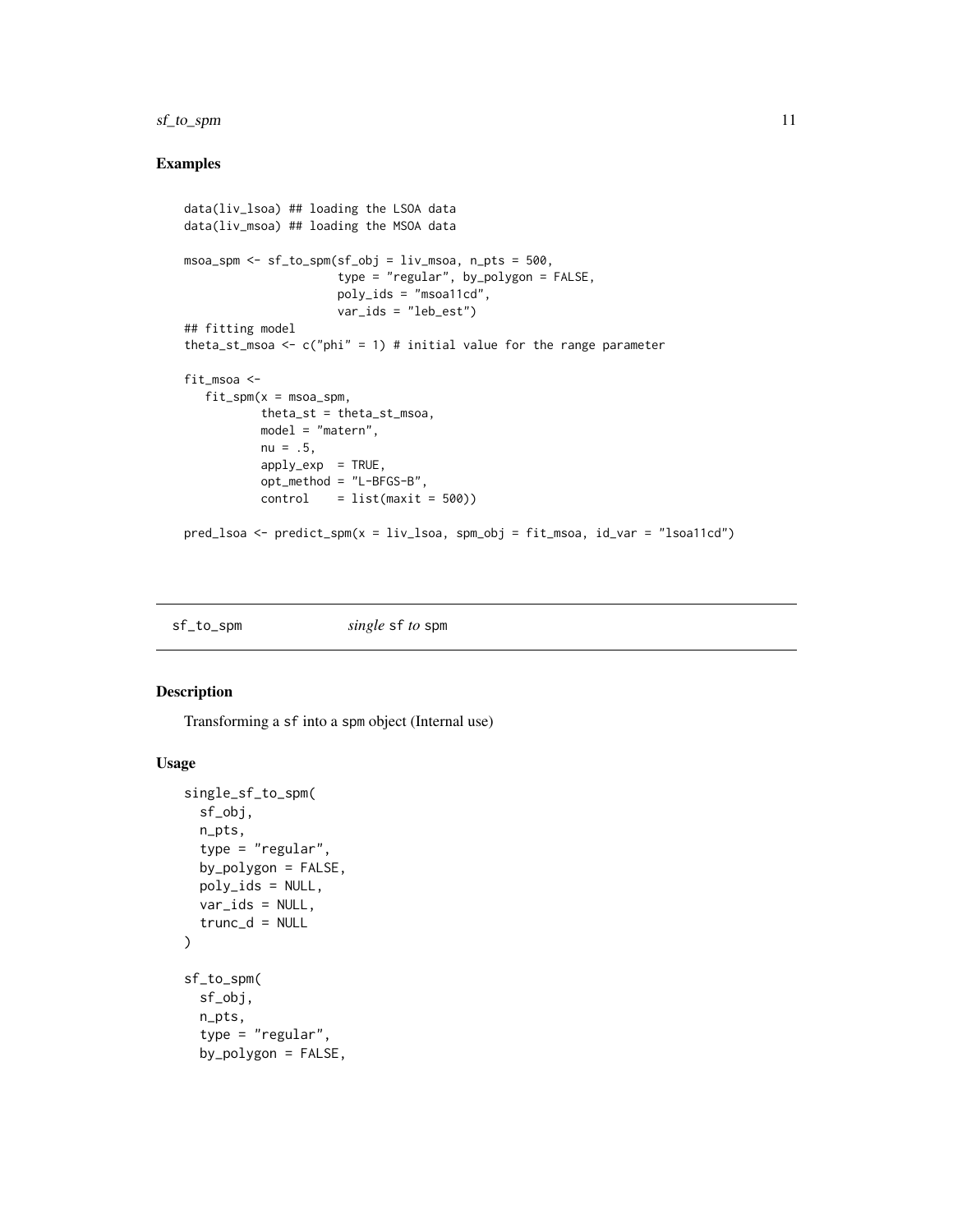```
poly_ids = NULL,
 var_ids = NULL,
  trunc_d = NULL\lambda
```
#### Arguments

| sf_obj     | a sf object s.t. its geometries are polygons.                                                                                                                                                                                                                                                            |
|------------|----------------------------------------------------------------------------------------------------------------------------------------------------------------------------------------------------------------------------------------------------------------------------------------------------------|
| $n_{pl}$   | a numeric scalar representing the number of points to create a grid in the study<br>region on which the polygons in sf_obj is observed. Alternatively, it can be a<br>vector of the same length as $nrow(sf_obj)$ . In this case, it generates the given<br>number of points for each polygon in sf_obj. |
| type       | a character indicating the type of grid to be generated. The options are c ("random",<br>"regular", "hexagonal"). For more details, see st_sample in the sf pack-<br>age.                                                                                                                                |
| by_polygon | a logical indicating wheter we should generate n_pts by polygon or for the<br>n_pts for the whole study region.                                                                                                                                                                                          |
| poly_ids   | a character vector informing the name of the variable in sf_obj that represents<br>the polygons unique identifiers. In case this is not informed, we assume the id<br>of the polygons are given by their row numbers.                                                                                    |
| var_ids    | a scalar or vector of type character indicating the (numerical) variables that<br>are going to be analyzed.                                                                                                                                                                                              |
| trunc_d    | truncation distance for grid points. Consider using half of the maximum distance<br>between polygons                                                                                                                                                                                                     |

#### Value

a named list of size 6 belonging to the class spm. This list stores all the objects necessary to fit models using the [fit\\_spm](#page-3-1).

#### Examples

data(liv\_lsoa) # loading the LSOA data

```
msoa_spm <- sf_to_spm(sf_obj = liv_msoa, n_pts = 1000,
                      type = "regular", by_polygon = FALSE,
                     poly_ids = "msoa11cd",
                     var_ids = "leb_est")
```
summary\_spm\_fit *Summarizing* spm\_fit

#### Description

Provides a data. frame with point estimates and confidence intervals for the paramters of the model fitted using the spm\_fit function.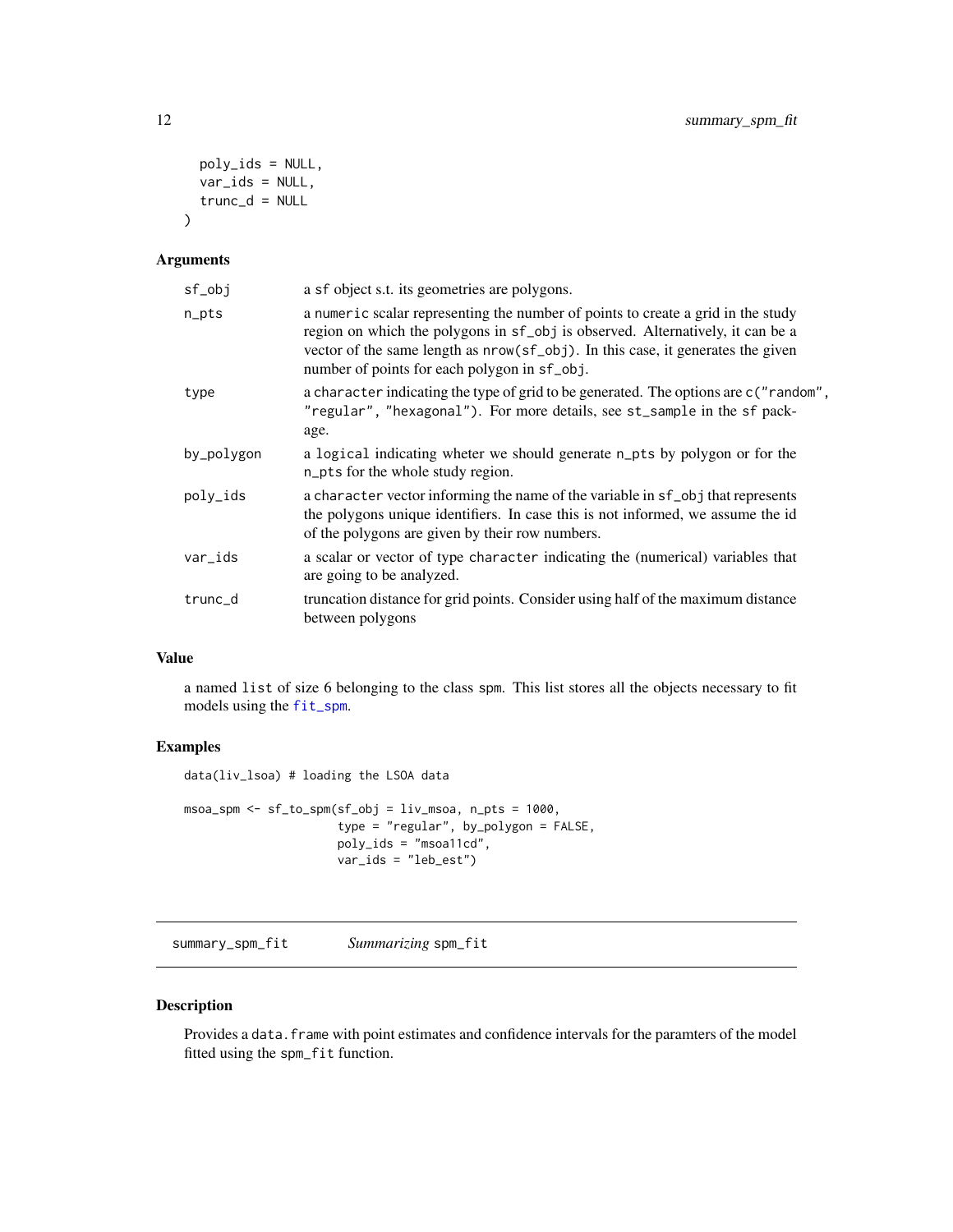#### <span id="page-12-0"></span>Usage

summary\_spm\_fit(x, sig =  $0.05$ )

#### Arguments

|     | a spm_fit object.                                                                                                                            |
|-----|----------------------------------------------------------------------------------------------------------------------------------------------|
| sig | a real number between 0 and 1 indicating significance level to be used to com-<br>pute the confidence intervals for the parameter estimates. |

#### Value

a data.frame summarising the parameters estimated by the fit\_spm function.

| × | ٠<br>$\sim$ |  |
|---|-------------|--|
|   |             |  |

Voronoi Data Linkage

#### Description

Reminder, have to create an example. This will be exported after we submit the paper for publication.

#### Usage

```
vdl(coords_sf, areal_sf, vars, buff)
```
#### Arguments

| coords_sf | sf POINT target dataset.                                                                                         |
|-----------|------------------------------------------------------------------------------------------------------------------|
| areal_sf  | sf POLYGON source dataset.                                                                                       |
| vars      | a character representing the variables (observed at the source - polygon) to be<br>estimated at the target data. |
| buff      | scalar numeric. Mostly for internal use.                                                                         |

#### Value

a sf object for the coords\_sf spatial data set.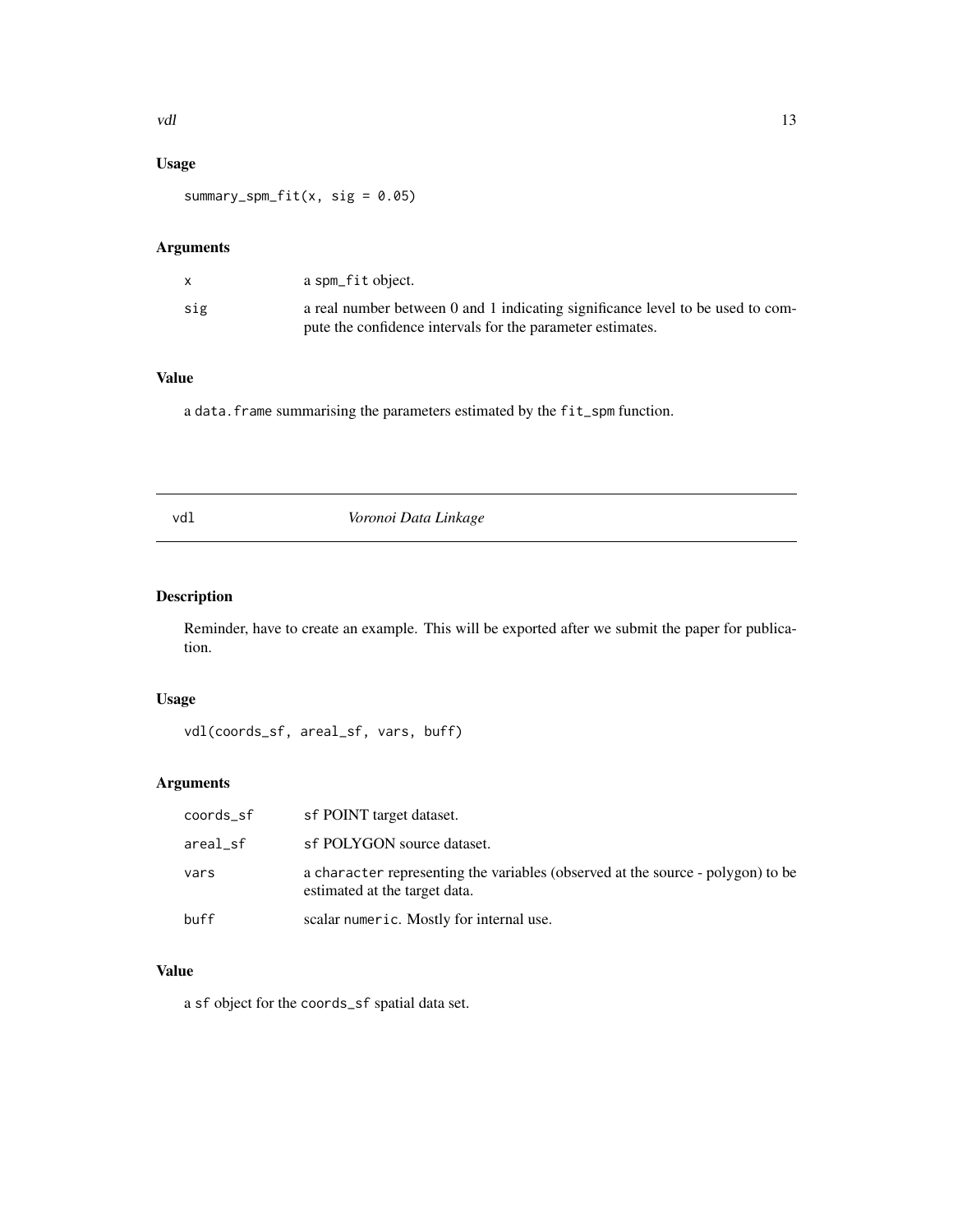<span id="page-13-0"></span>

#### Description

Reminder, have to create an example. This will be exported after we submit the paper for publication.

#### Usage

vdl\_var(coords\_sf, areal\_sf, res\_var, variance, var\_method = "CS", buff)

#### Arguments

| coords_sf  | sf POINT target dataset.                                                                                                                                |
|------------|---------------------------------------------------------------------------------------------------------------------------------------------------------|
| areal_sf   | sf POLYGON source dataset.                                                                                                                              |
| res_var    | a character - the name of the variable in the areal sf to be estimated in the<br>coords_sf.                                                             |
| variance   | a character - the name of the variable varinace in the areal sf to be estimated<br>in the coords sf.                                                    |
| var_method | a character representing the method to approximate the variance of the AI<br>estimates. Possible values are "CS" (Cauchy-Schwartz) or "MI" (Moran's I). |
| buff       | scalar numeric. Mostly for internal use.                                                                                                                |

#### Value

a sf object, contaning the id\_coords variable and the list\_vars for the coords\_sf spatial data set.